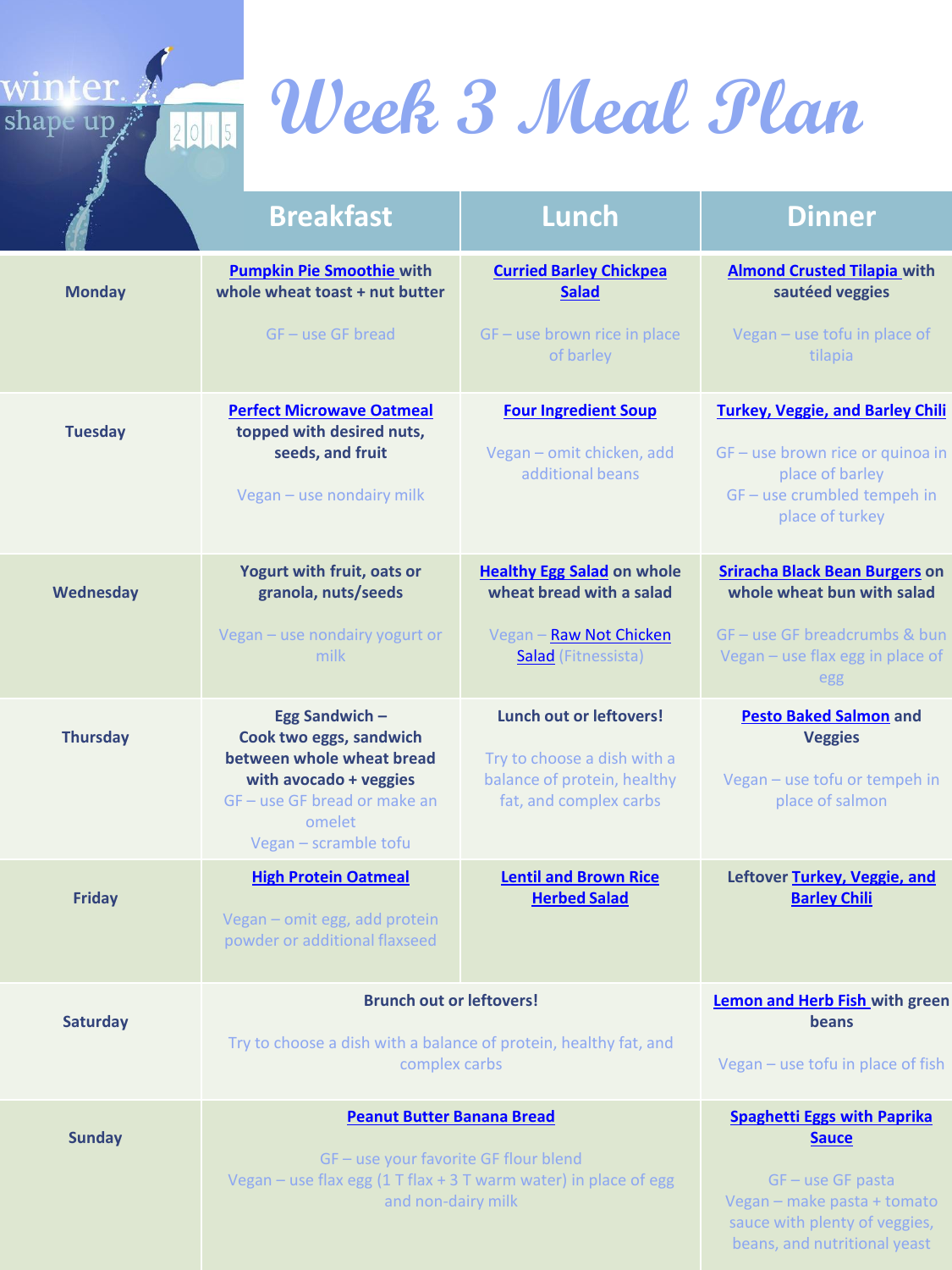

#### **Produce**

Bananas Fruit of choice Spinach Red bell pepper Red onion Yellow onions (3) Shallot Green beans Veggies for sauteeing Zucchini (2) Yellow squash Tomato Mushrooms (8 oz) Lettuce/salad veggies Green onions Cilantro Avocado Garlic

#### **Meat**

Ground turkey (1 lb) Rotisserie chicken Salmon filets White fish filets Tilapia filets

#### **Dairy & Eggs**

Eggs Milk Plain yogurt Parmesan cheese Feta cheese

#### **Canned & Jarred Goods**

Black beans (3) Chickpeas (1) Kidney beans (1) Whole tomatoes (28 oz) Diced tomatoes (28 oz) Tomato sauce (8 oz) Pumpkin Vegetable broth Salsa Peanut butter Water chestnuts Pesto

#### **Dry Goods & Bread**

Brown rice Barley Lentils Quinoa **Oats** Whole wheat bread Nuts, seeds, and dried fruit of choice Ground flaxseed Spaghetti Whole wheat panko Whole wheat pastry flour Sliced almonds

### **Seasonings, Condiments & Staples**

Olive oil Paprika Garlic powder Nutritional yeast Fennel seeds Smoked paprika Cumin Chili powder Curry powder Dried dill Dried parsley Turmeric Sriracha Red wine vinegar Lemon juice Brown sugar Cinnamon Vanilla extract Pumpkin pie spice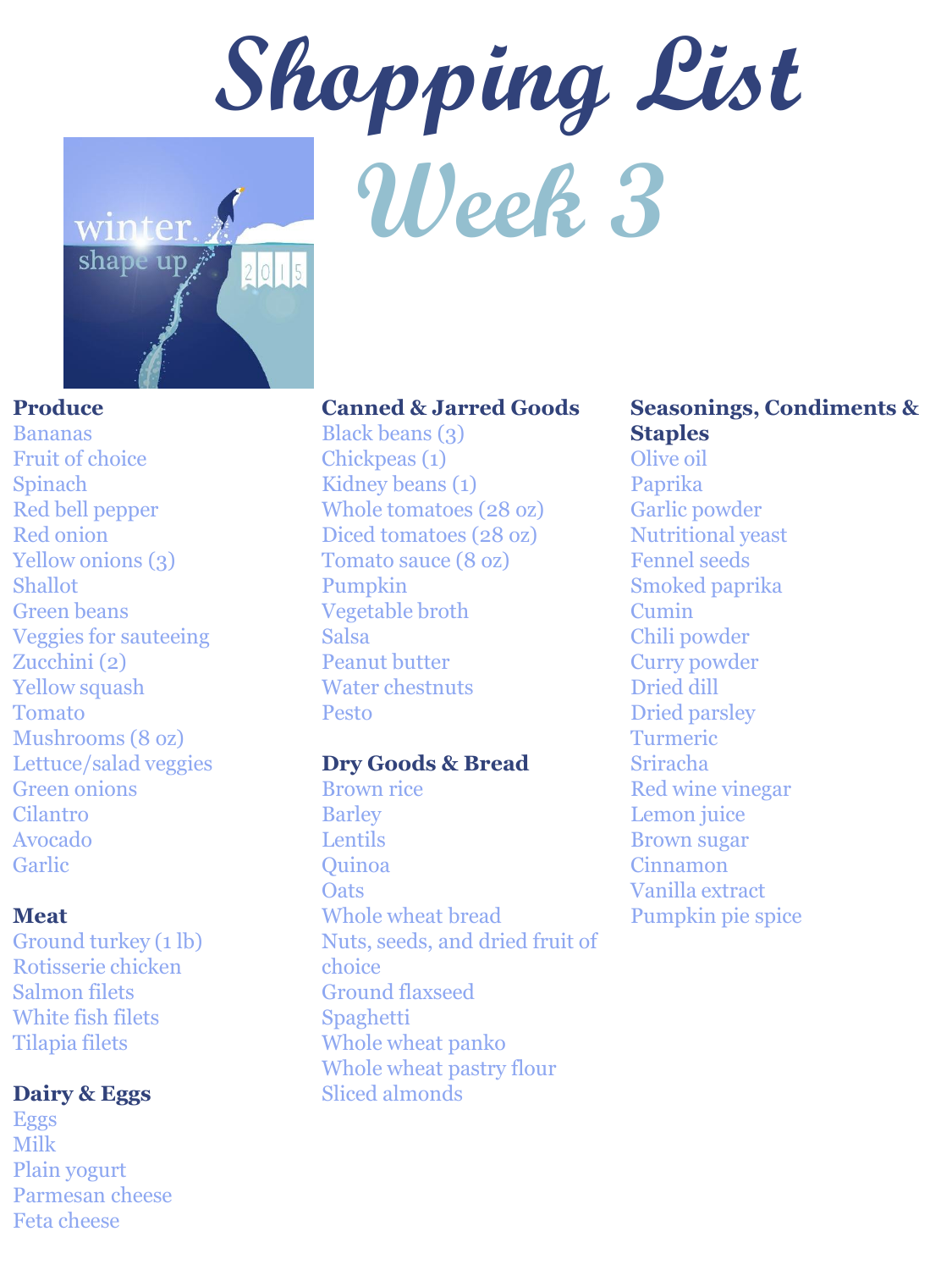

 **Vegan** 

#### **Produce**

Bananas Fruit of choice Spinach Red bell pepper Red onion Yellow onions (3) Shallot Green beans **Celery** Veggies for sautéing Zucchini (2) Yellow squash Tomato Carrot Mushrooms (8 oz) Lettuce/salad veggies Green onions Cilantro Thyme Avocado Garlic

#### **Proteins**

Tofu Tempeh Nondairy milk Nondairy yogurt Protein powder

#### **Canned & Jarred Goods**

Black beans (3) Chickpeas (1) Kidney beans (1) Whole tomatoes (28 oz) Diced tomatoes (28 oz) Tomato sauce (8 oz) Pumpkin Vegetable broth Salsa Peanut butter Water chestnuts Pesto

#### **Dry Goods & Bread**

Brown rice Barley Lentils Quinoa **Oats** Whole wheat bread Nuts, seeds, and dried fruit of choice Ground flaxseed Spaghetti Whole wheat panko Whole wheat pastry flour Sliced almonds Sunflower seeds

## **Seasonings, Condiments & Staples**

Olive oil Paprika Garlic powder Nutritional yeast Fennel seeds Smoked paprika Cumin Chili powder Curry powder Dried dill Dried parsley Turmeric Savory Sriracha Red wine vinegar Lemon juice Brown sugar Cinnamon Vanilla extract Pumpkin pie spice